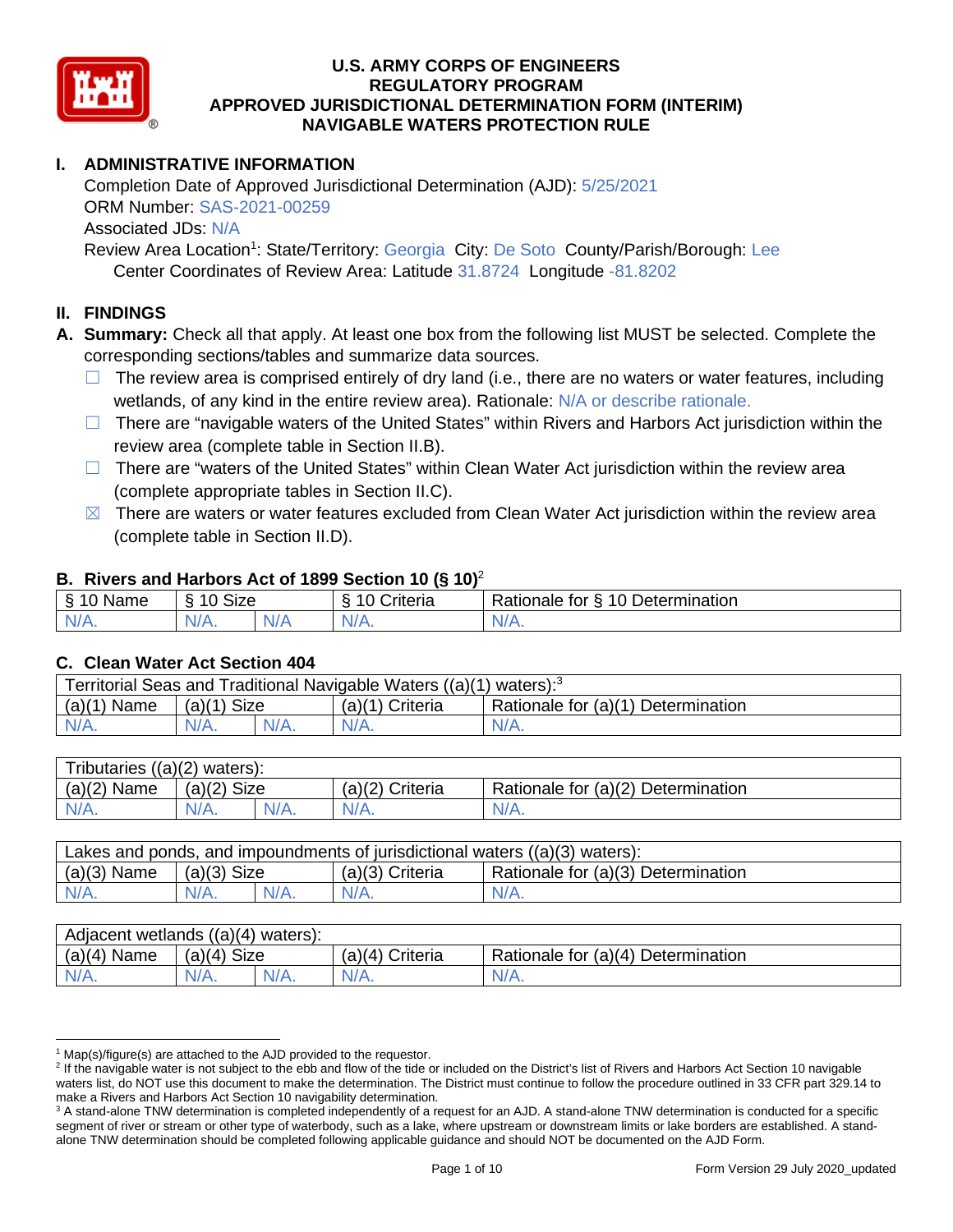

### **D. Excluded Waters or Features**

|                       | Excluded waters $((b)(1) - (b)(12))$ : <sup>4</sup> |                  |                                    |                                                                                                                                                                                                                                                                                                                                                                                                                                                    |  |  |
|-----------------------|-----------------------------------------------------|------------------|------------------------------------|----------------------------------------------------------------------------------------------------------------------------------------------------------------------------------------------------------------------------------------------------------------------------------------------------------------------------------------------------------------------------------------------------------------------------------------------------|--|--|
| <b>Exclusion Name</b> | <b>Exclusion Size</b>                               |                  | Exclusion <sup>5</sup>             | Rationale for Exclusion Determination                                                                                                                                                                                                                                                                                                                                                                                                              |  |  |
| A_WL_12               | 0.92                                                | $\text{acre}(s)$ | $(b)(1)$ Non-<br>adjacent wetland. | This is a depressional feature surrounded by<br>upland and is not adjacent to any $(a)(1)-(a)(3)$<br>waters as defined by the NWPR. This wetland is<br>physically separated from all (a)(1)-(a)(3) waters.<br>This wetland does not abut any $(a)(1)-(a)(3)$<br>waters, is not inundated by nor does it have a<br>direct hydrologic surface connection to any<br>(a)(1)-(a)(3) waters in a typical year. See III.C<br>for additional discussion.   |  |  |
| A_WL_13               | 0.41                                                | $\text{acre}(s)$ | $(b)(1)$ Non-<br>adjacent wetland. | This is a depressional feature surrounded by<br>upland and is not adjacent to any $(a)(1)-(a)(3)$<br>waters as defined by the NWPR. This wetland is<br>physically separated from all (a)(1)-(a)(3) waters.<br>This wetland does not abut any $(a)(1)-(a)(3)$<br>waters, is not inundated by nor does it have a<br>direct hydrologic surface connection to any<br>(a)(1)-(a)(3) waters in a typical year. See III.C<br>for additional discussion.   |  |  |
| A_WL_16               | 3.35                                                | $\text{acre}(s)$ | $(b)(1)$ Non-<br>adjacent wetland. | This is a depressional feature surrounded by<br>upland and is not adjacent to any $(a)(1)-(a)(3)$<br>waters as defined by the NWPR. This wetland is<br>physically separated from all (a)(1)-(a)(3) waters.<br>This wetland does not abut any $(a)(1)-(a)(3)$<br>waters, is not inundated by nor does it have a<br>direct hydrologic surface connection to any<br>$(a)(1)-(a)(3)$ waters in a typical year. See III.C<br>for additional discussion. |  |  |
| A_WL_17               | 0.37                                                | $\text{acre}(s)$ | $(b)(1)$ Non-<br>adjacent wetland. | This is a depressional feature surrounded by<br>upland and is not adjacent to any $(a)(1)-(a)(3)$<br>waters as defined by the NWPR. This wetland is<br>physically separated from all (a)(1)-(a)(3) waters.<br>This wetland does not abut any $(a)(1)-(a)(3)$<br>waters, is not inundated by nor does it have a<br>direct hydrologic surface connection to any<br>(a)(1)-(a)(3) waters in a typical year. See III.C                                 |  |  |

 4 Some excluded waters, such as (b)(2) and (b)(4), may not be specifically identified on the AJD form unless a requestor specifically asks a Corps district to do so. Corps districts may, in case-by-case instances, choose to identify some or all of these waters within the review area. to do so. Corps districts may, in case-by-case instances, choose to identify some or all of these waters within the review area.<br><sup>5</sup> Because of the broad nature of the (b)(1) exclusion and in an effort to collect data on s

 exclusion, four sub-categories of (b)(1) exclusions were administratively created for the purposes of the AJD Form. These four sub-categories are not new exclusions, but are simply administrative distinctions and remain (b)(1) exclusions as defined by the NWPR.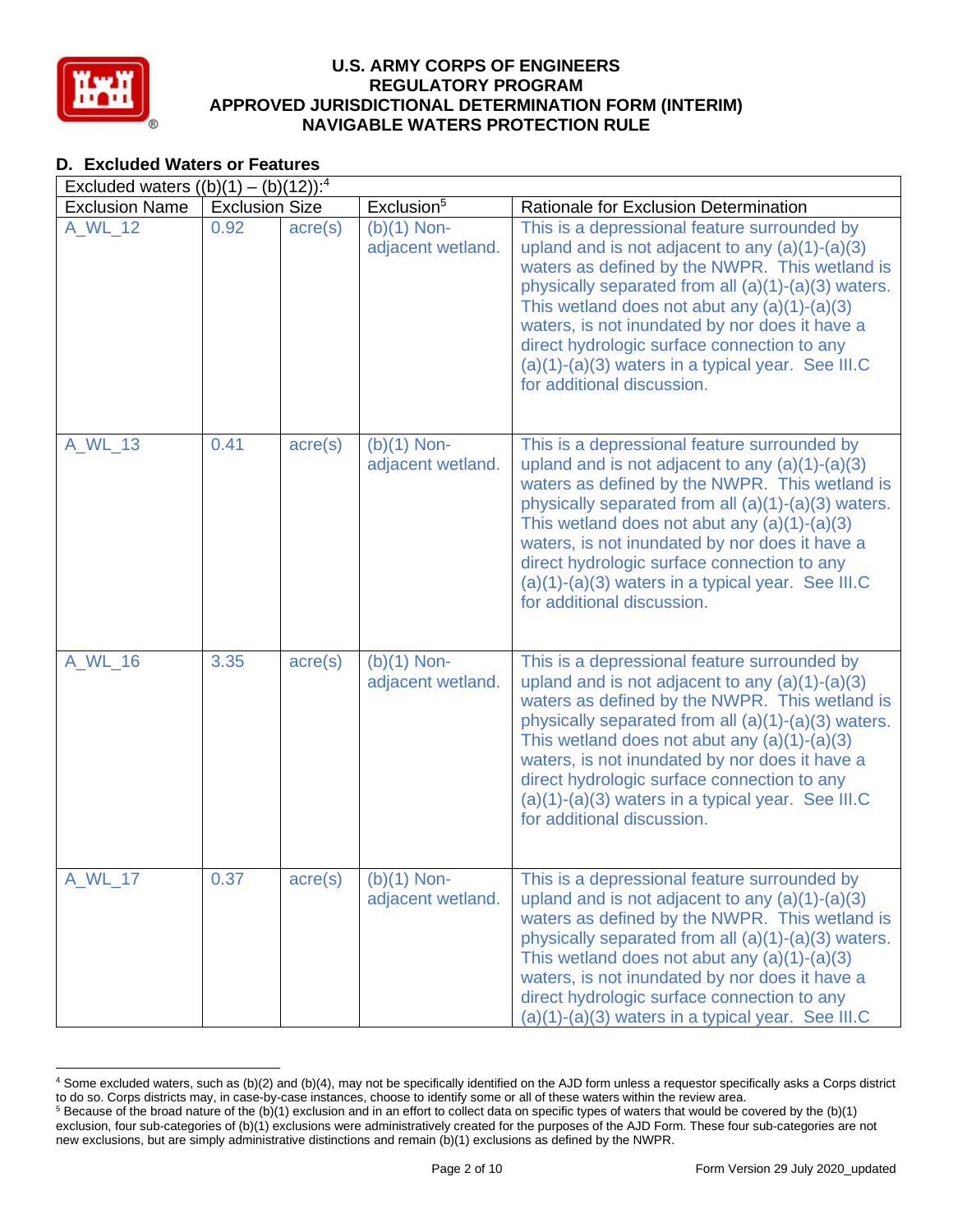

| Excluded waters $((b)(1) - (b)(12))$ : <sup>4</sup> |                       |                  |                                    |                                                                                                                                                                                                                                                                                                                                                                                                                                                    |  |
|-----------------------------------------------------|-----------------------|------------------|------------------------------------|----------------------------------------------------------------------------------------------------------------------------------------------------------------------------------------------------------------------------------------------------------------------------------------------------------------------------------------------------------------------------------------------------------------------------------------------------|--|
| <b>Exclusion Name</b>                               | <b>Exclusion Size</b> |                  | Exclusion <sup>5</sup>             | Rationale for Exclusion Determination                                                                                                                                                                                                                                                                                                                                                                                                              |  |
|                                                     |                       |                  |                                    | for additional discussion.                                                                                                                                                                                                                                                                                                                                                                                                                         |  |
| A_WL_18                                             | 0.26                  | $\text{acre}(s)$ | $(b)(1)$ Non-<br>adjacent wetland. | This is a depressional feature surrounded by<br>upland and is not adjacent to any $(a)(1)-(a)(3)$<br>waters as defined by the NWPR. This wetland is<br>physically separated from all (a)(1)-(a)(3) waters.<br>This wetland does not abut any $(a)(1)-(a)(3)$<br>waters, is not inundated by nor does it have a<br>direct hydrologic surface connection to any<br>$(a)(1)-(a)(3)$ waters in a typical year. See III.C<br>for additional discussion. |  |
| A WL 21                                             | 0.31                  | acre(s)          | $(b)(1)$ Non-<br>adjacent wetland. | This is a depressional feature surrounded by<br>upland and is not adjacent to any $(a)(1)-(a)(3)$<br>waters as defined by the NWPR. This wetland is<br>physically separated from all (a)(1)-(a)(3) waters.<br>This wetland does not abut any $(a)(1)-(a)(3)$<br>waters, is not inundated by nor does it have a<br>direct hydrologic surface connection to any<br>$(a)(1)-(a)(3)$ waters in a typical year. See III.C<br>for additional discussion. |  |
| A_WL_22                                             | 0.34                  | $\text{acre}(s)$ | $(b)(1)$ Non-<br>adjacent wetland. | This is a depressional feature surrounded by<br>upland and is not adjacent to any $(a)(1)-(a)(3)$<br>waters as defined by the NWPR. This wetland is<br>physically separated from all (a)(1)-(a)(3) waters.<br>This wetland does not abut any $(a)(1)-(a)(3)$<br>waters, is not inundated by nor does it have a<br>direct hydrologic surface connection to any<br>$(a)(1)-(a)(3)$ waters in a typical year. See III.C<br>for additional discussion. |  |
| A_WL_23                                             | 0.05                  | $\text{acre}(s)$ | $(b)(1)$ Non-<br>adjacent wetland. | This is a depressional feature surrounded by<br>upland and is not adjacent to any $(a)(1)-(a)(3)$<br>waters as defined by the NWPR. This wetland is<br>physically separated from all (a)(1)-(a)(3) waters.<br>This wetland does not abut any $(a)(1)-(a)(3)$<br>waters, is not inundated by nor does it have a<br>direct hydrologic surface connection to any<br>$(a)(1)-(a)(3)$ waters in a typical year. See III.C<br>for additional discussion. |  |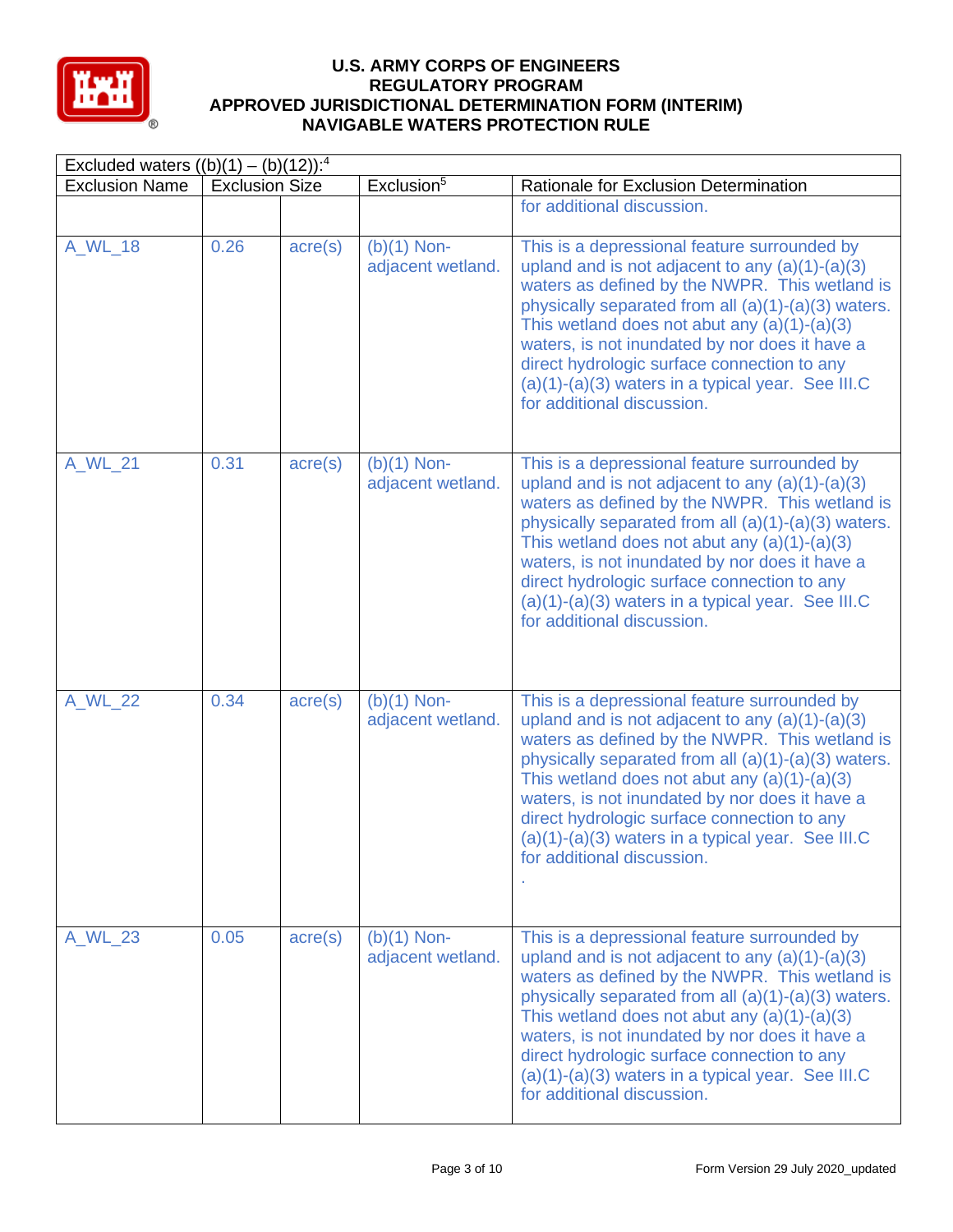

| Excluded waters $((b)(1) - (b)(12))$ : <sup>4</sup> |                       |                  |                                    |                                                                                                                                                                                                                                                                                                                                                                                                                                                    |  |  |
|-----------------------------------------------------|-----------------------|------------------|------------------------------------|----------------------------------------------------------------------------------------------------------------------------------------------------------------------------------------------------------------------------------------------------------------------------------------------------------------------------------------------------------------------------------------------------------------------------------------------------|--|--|
| <b>Exclusion Name</b>                               | <b>Exclusion Size</b> |                  | Exclusion <sup>5</sup>             | Rationale for Exclusion Determination                                                                                                                                                                                                                                                                                                                                                                                                              |  |  |
|                                                     |                       |                  |                                    |                                                                                                                                                                                                                                                                                                                                                                                                                                                    |  |  |
| A_WL_24                                             | 0.06                  | $\text{acre}(s)$ | $(b)(1)$ Non-<br>adjacent wetland. | This is a depressional feature surrounded by<br>upland and is not adjacent to any $(a)(1)-(a)(3)$<br>waters as defined by the NWPR. This wetland is<br>physically separated from all (a)(1)-(a)(3) waters.<br>This wetland does not abut any $(a)(1)-(a)(3)$<br>waters, is not inundated by nor does it have a<br>direct hydrologic surface connection to any<br>$(a)(1)-(a)(3)$ waters in a typical year. See III.C<br>for additional discussion. |  |  |
| A_WL_25                                             | 0.03                  | $\text{acre}(s)$ | $(b)(1)$ Non-<br>adjacent wetland. | This is a depressional feature surrounded by<br>upland and is not adjacent to any $(a)(1)-(a)(3)$<br>waters as defined by the NWPR. This wetland is<br>physically separated from all (a)(1)-(a)(3) waters.<br>This wetland does not abut any $(a)(1)-(a)(3)$<br>waters, is not inundated by nor does it have a<br>direct hydrologic surface connection to any<br>$(a)(1)-(a)(3)$ waters in a typical year. See III.C<br>for additional discussion. |  |  |
| A WL 26                                             | 0.12                  | $\text{acre}(s)$ | $(b)(1)$ Non-<br>adjacent wetland. | This is a depressional feature surrounded by<br>upland and is not adjacent to any $(a)(1)-(a)(3)$<br>waters as defined by the NWPR. This wetland is<br>physically separated from all (a)(1)-(a)(3) waters.<br>This wetland does not abut any $(a)(1)-(a)(3)$<br>waters, is not inundated by nor does it have a<br>direct hydrologic surface connection to any<br>(a)(1)-(a)(3) waters in a typical year. See III.C<br>for additional discussion.   |  |  |
| A_WL_27                                             | 3.55                  | $\text{acre}(s)$ | $(b)(1)$ Non-<br>adjacent wetland. | This is a depressional feature surrounded by<br>upland and is not adjacent to any $(a)(1)-(a)(3)$<br>waters as defined by the NWPR. This wetland is<br>physically separated from all (a)(1)-(a)(3) waters.<br>This wetland does not abut any $(a)(1)-(a)(3)$<br>waters, is not inundated by nor does it have a<br>direct hydrologic surface connection to any<br>$(a)(1)-(a)(3)$ waters in a typical year. See III.C<br>for additional discussion. |  |  |

-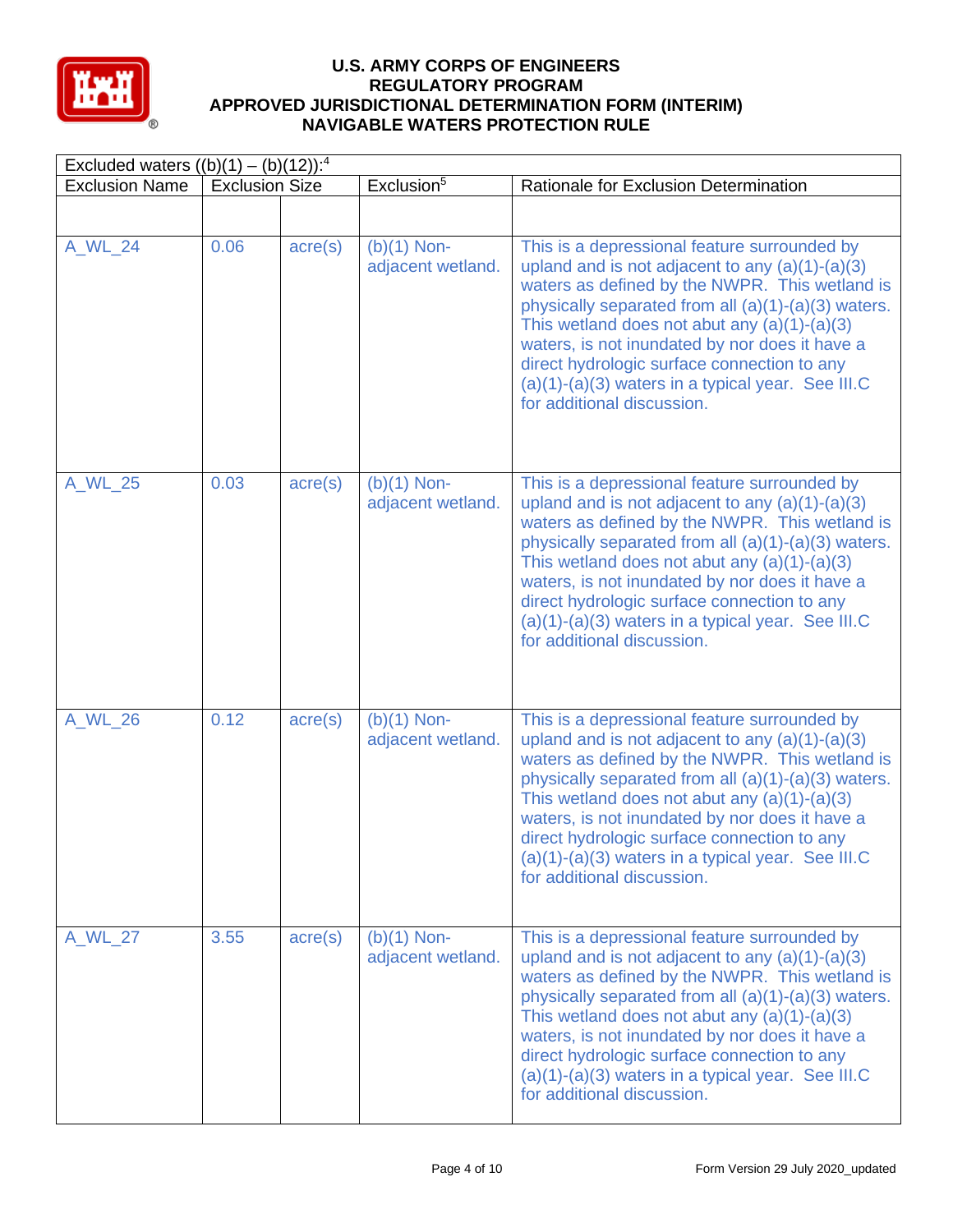

| Excluded waters $((b)(1) - (b)(12))$ : <sup>4</sup> |                       |                  |                                    |                                                                                                                                                                                                                                                                                                                                                                                                                                                    |  |  |
|-----------------------------------------------------|-----------------------|------------------|------------------------------------|----------------------------------------------------------------------------------------------------------------------------------------------------------------------------------------------------------------------------------------------------------------------------------------------------------------------------------------------------------------------------------------------------------------------------------------------------|--|--|
| <b>Exclusion Name</b>                               | <b>Exclusion Size</b> |                  | Exclusion <sup>5</sup>             | Rationale for Exclusion Determination                                                                                                                                                                                                                                                                                                                                                                                                              |  |  |
|                                                     |                       |                  |                                    |                                                                                                                                                                                                                                                                                                                                                                                                                                                    |  |  |
| A_WL_28                                             | 1.35                  | $\text{acre}(s)$ | $(b)(1)$ Non-<br>adjacent wetland. | This is a depressional feature surrounded by<br>upland and is not adjacent to any $(a)(1)-(a)(3)$<br>waters as defined by the NWPR. This wetland is<br>physically separated from all (a)(1)-(a)(3) waters.<br>This wetland does not abut any $(a)(1)-(a)(3)$<br>waters, is not inundated by nor does it have a<br>direct hydrologic surface connection to any<br>$(a)(1)-(a)(3)$ waters in a typical year. See III.C<br>for additional discussion. |  |  |
| <b>B_WL_2</b>                                       | 1.26                  | $\text{acre}(s)$ | $(b)(1)$ Non-<br>adjacent wetland. | This is a depressional feature surrounded by<br>upland and is not adjacent to any $(a)(1)-(a)(3)$<br>waters as defined by the NWPR. This wetland is<br>physically separated from all (a)(1)-(a)(3) waters.<br>This wetland does not abut any $(a)(1)-(a)(3)$<br>waters, is not inundated by nor does it have a<br>direct hydrologic surface connection to any<br>$(a)(1)-(a)(3)$ waters in a typical year. See III.C<br>for additional discussion. |  |  |
| <b>B_WL_11</b>                                      | 0.40                  | $\text{acre}(s)$ | $(b)(1)$ Non-<br>adjacent wetland. | This is a depressional feature surrounded by<br>upland and is not adjacent to any $(a)(1)-(a)(3)$<br>waters as defined by the NWPR. This wetland is<br>physically separated from all (a)(1)-(a)(3) waters.<br>This wetland does not abut any $(a)(1)-(a)(3)$<br>waters, is not inundated by nor does it have a<br>direct hydrologic surface connection to any<br>$(a)(1)-(a)(3)$ waters in a typical year. See III.C<br>for additional discussion. |  |  |
| $C$ <sub>_WL_3</sub>                                | 1.92                  | $\text{acre}(s)$ | $(b)(1)$ Non-<br>adjacent wetland. | This is a depressional feature surrounded by<br>upland and is not adjacent to any $(a)(1)-(a)(3)$<br>waters as defined by the NWPR. This wetland is<br>physically separated from all (a)(1)-(a)(3) waters.<br>This wetland does not abut any $(a)(1)-(a)(3)$<br>waters, is not inundated by nor does it have a<br>direct hydrologic surface connection to any<br>$(a)(1)-(a)(3)$ waters in a typical year. See III.C<br>for additional discussion. |  |  |

-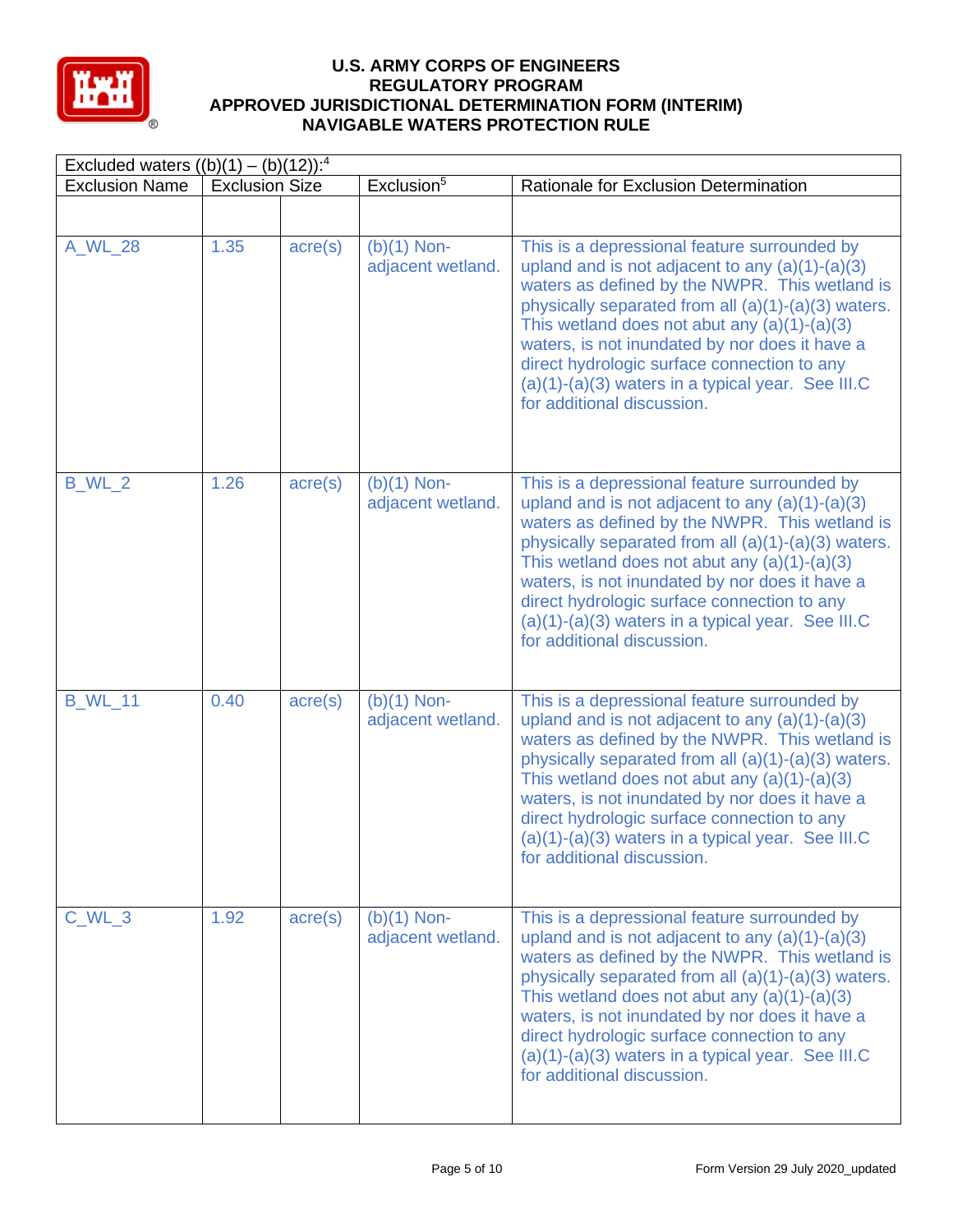

| Excluded waters $((b)(1) - (b)(12))$ : <sup>4</sup> |                       |                  |                                    |                                                                                                                                                                                                                                                                                                                                                                                                                                                    |  |  |
|-----------------------------------------------------|-----------------------|------------------|------------------------------------|----------------------------------------------------------------------------------------------------------------------------------------------------------------------------------------------------------------------------------------------------------------------------------------------------------------------------------------------------------------------------------------------------------------------------------------------------|--|--|
| <b>Exclusion Name</b>                               | <b>Exclusion Size</b> |                  | Exclusion $\overline{5}$           | Rationale for Exclusion Determination                                                                                                                                                                                                                                                                                                                                                                                                              |  |  |
| $C$ WL $5$                                          | 0.47                  | $\text{acre}(s)$ | $(b)(1)$ Non-<br>adjacent wetland. | This is a depressional feature surrounded by<br>upland and is not adjacent to any $(a)(1)-(a)(3)$<br>waters as defined by the NWPR. This wetland is<br>physically separated from all (a)(1)-(a)(3) waters.<br>This wetland does not abut any $(a)(1)-(a)(3)$<br>waters, is not inundated by nor does it have a<br>direct hydrologic surface connection to any<br>(a)(1)-(a)(3) waters in a typical year. See III.C<br>for additional discussion.   |  |  |
| C_WL_6                                              | 2.39                  | $\text{acre}(s)$ | $(b)(1)$ Non-<br>adjacent wetland. | This is a depressional feature surrounded by<br>upland and is not adjacent to any $(a)(1)-(a)(3)$<br>waters as defined by the NWPR. This wetland is<br>physically separated from all (a)(1)-(a)(3) waters.<br>This wetland does not abut any $(a)(1)-(a)(3)$<br>waters, is not inundated by nor does it have a<br>direct hydrologic surface connection to any<br>$(a)(1)-(a)(3)$ waters in a typical year. See III.C<br>for additional discussion. |  |  |
| C_WL_6.1                                            | 5.36                  | $\text{acre}(s)$ | $(b)(1)$ Non-<br>adjacent wetland. | This is a depressional feature surrounded by<br>upland and is not adjacent to any $(a)(1)-(a)(3)$<br>waters as defined by the NWPR. This wetland is<br>physically separated from all (a)(1)-(a)(3) waters.<br>This wetland does not abut any $(a)(1)-(a)(3)$<br>waters, is not inundated by nor does it have a<br>direct hydrologic surface connection to any<br>$(a)(1)-(a)(3)$ waters in a typical year. See III.C<br>for additional discussion. |  |  |
| C_WL_6.2                                            | 2.23                  | $\text{acre}(s)$ | $(b)(1)$ Non-<br>adjacent wetland. | This is a depressional feature surrounded by<br>upland and is not adjacent to any $(a)(1)-(a)(3)$<br>waters as defined by the NWPR. This wetland is<br>physically separated from all (a)(1)-(a)(3) waters.<br>This wetland does not abut any $(a)(1)-(a)(3)$<br>waters, is not inundated by nor does it have a<br>direct hydrologic surface connection to any<br>$(a)(1)-(a)(3)$ waters in a typical year. See III.C<br>for additional discussion. |  |  |
| C_WL_7                                              | 1.77                  | $\text{acre}(s)$ | $(b)(1)$ Non-<br>adjacent wetland. | This is a depressional feature surrounded by<br>upland and is not adjacent to any $(a)(1)-(a)(3)$<br>waters as defined by the NWPR. This wetland is<br>physically separated from all (a)(1)-(a)(3) waters.                                                                                                                                                                                                                                         |  |  |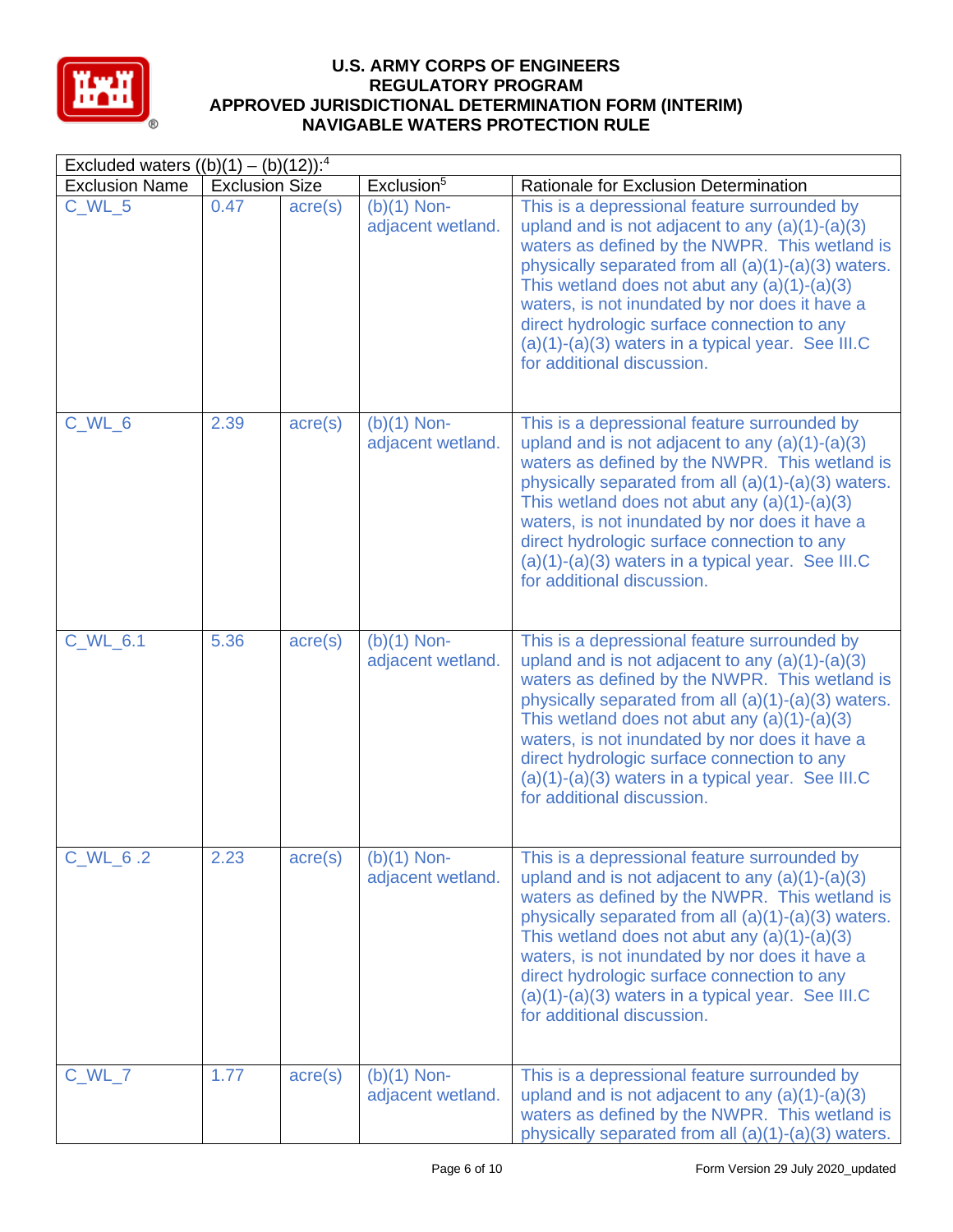

|                       | Excluded waters $((b)(1) - (b)(12))$ : <sup>4</sup> |                  |                                                                                                                                                    |                                                                                                                                                                                                                                                                                                                                                                                                                                                    |  |  |  |
|-----------------------|-----------------------------------------------------|------------------|----------------------------------------------------------------------------------------------------------------------------------------------------|----------------------------------------------------------------------------------------------------------------------------------------------------------------------------------------------------------------------------------------------------------------------------------------------------------------------------------------------------------------------------------------------------------------------------------------------------|--|--|--|
| <b>Exclusion Name</b> | <b>Exclusion Size</b>                               |                  | Exclusion <sup>5</sup>                                                                                                                             | Rationale for Exclusion Determination                                                                                                                                                                                                                                                                                                                                                                                                              |  |  |  |
|                       |                                                     |                  |                                                                                                                                                    | This wetland does not abut any $(a)(1)-(a)(3)$<br>waters, is not inundated by nor does it have a<br>direct hydrologic surface connection to any<br>$(a)(1)-(a)(3)$ waters in a typical year. See III.C<br>for additional discussion.                                                                                                                                                                                                               |  |  |  |
| C_WL_8                | 0.68                                                | $\text{acre}(s)$ | $(b)(1)$ Non-<br>adjacent wetland.                                                                                                                 | This is a depressional feature surrounded by<br>upland and is not adjacent to any $(a)(1)-(a)(3)$<br>waters as defined by the NWPR. This wetland is<br>physically separated from all (a)(1)-(a)(3) waters.<br>This wetland does not abut any $(a)(1)-(a)(3)$<br>waters, is not inundated by nor does it have a<br>direct hydrologic surface connection to any<br>$(a)(1)-(a)(3)$ waters in a typical year. See III.C<br>for additional discussion. |  |  |  |
| C_WL_9                | 0.20                                                | $\text{acre}(s)$ | $(b)(1)$ Non-<br>adjacent wetland.                                                                                                                 | This is a depressional feature surrounded by<br>upland and is not adjacent to any $(a)(1)-(a)(3)$<br>waters as defined by the NWPR. This wetland is<br>physically separated from all (a)(1)-(a)(3) waters.<br>This wetland does not abut any $(a)(1)-(a)(3)$<br>waters, is not inundated by nor does it have a<br>direct hydrologic surface connection to any<br>$(a)(1)-(a)(3)$ waters in a typical year. See III.C<br>for additional discussion. |  |  |  |
| <b>C_WL_15</b>        | 2.10                                                | $\text{acre}(s)$ | $(b)(1)$ Non-<br>adjacent wetland.                                                                                                                 | This is a depressional feature surrounded by<br>upland and is not adjacent to any $(a)(1)-(a)(3)$<br>waters as defined by the NWPR. This wetland is<br>physically separated from all (a)(1)-(a)(3) waters.<br>This wetland does not abut any $(a)(1)-(a)(3)$<br>waters, is not inundated by nor does it have a<br>direct hydrologic surface connection to any<br>$(a)(1)-(a)(3)$ waters in a typical year. See III.C<br>for additional discussion. |  |  |  |
| A_OW_15               | 0.174                                               | $\text{acre}(s)$ | (b)(8) Artificial<br>lake/pond<br>constructed or<br>excavated in<br>upland or a non-<br>jurisdictional<br>water, so long as<br>the artificial lake | This is an open water feature surrounded by<br>upland and is not adjacent to any $(a)(1)-(a)(3)$<br>waters as defined by the NWPR. This water is<br>physically separated from all (a)(1)-(a)(3) waters.<br>This water does not abut any $(a)(1)-(a)(3)$<br>waters, is not inundated by nor does it have a<br>direct hydrologic surface connection to any<br>$(a)(1)-(a)(3)$ waters in a typical year.                                              |  |  |  |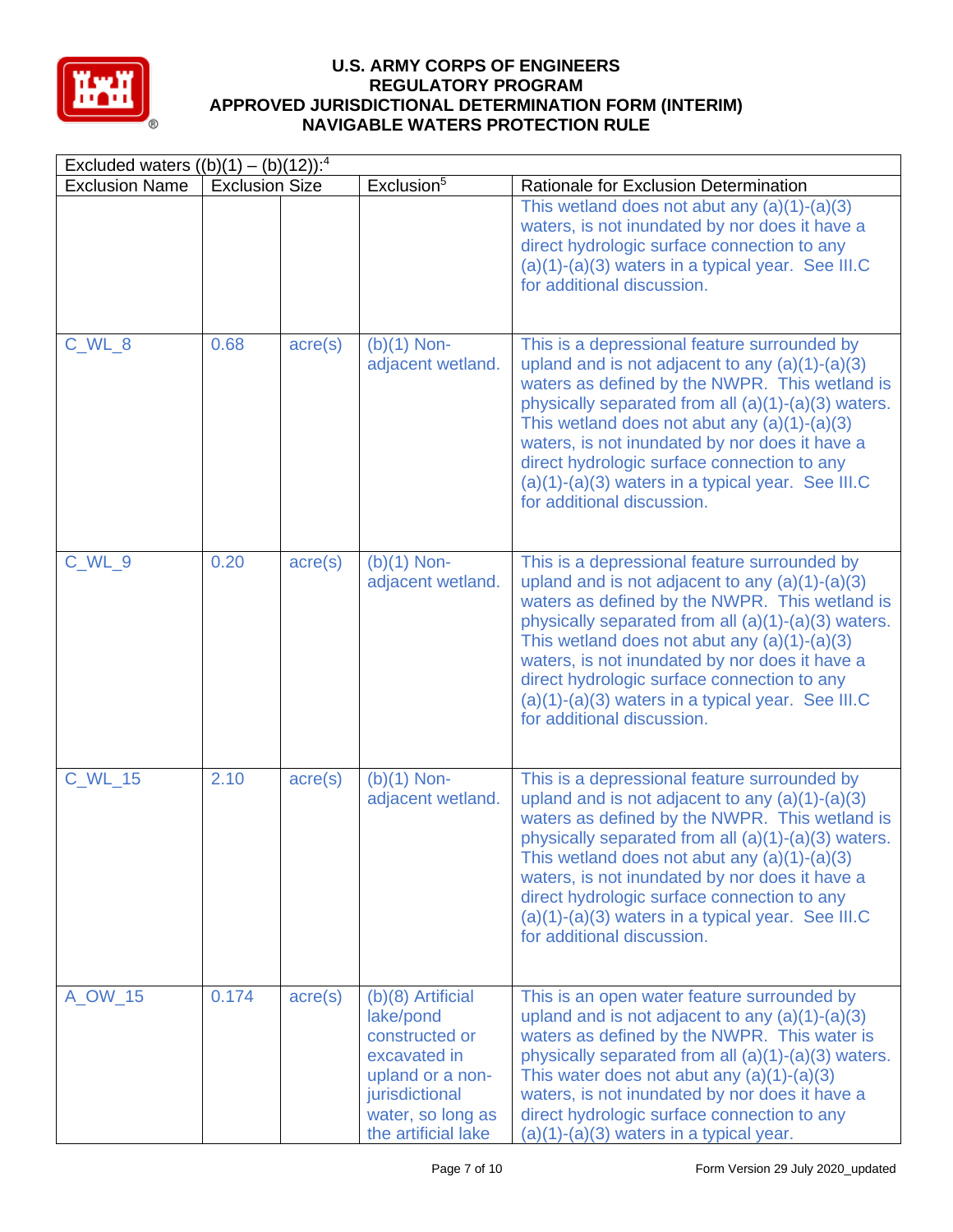

| Excluded waters $((b)(1) - (b)(12))$ : <sup>4</sup> |                       |                  |                                                                                                                                                                                                                                                   |                                                                                                                                                                                                                                                                                                                                                                                                       |  |  |  |
|-----------------------------------------------------|-----------------------|------------------|---------------------------------------------------------------------------------------------------------------------------------------------------------------------------------------------------------------------------------------------------|-------------------------------------------------------------------------------------------------------------------------------------------------------------------------------------------------------------------------------------------------------------------------------------------------------------------------------------------------------------------------------------------------------|--|--|--|
| <b>Exclusion Name</b>                               | <b>Exclusion Size</b> |                  | Exclusion <sup>5</sup>                                                                                                                                                                                                                            | Rationale for Exclusion Determination                                                                                                                                                                                                                                                                                                                                                                 |  |  |  |
|                                                     |                       |                  | or pond is not an<br>impoundment of<br>a jurisdictional<br>water that meets<br>$(c)(6)$ .                                                                                                                                                         |                                                                                                                                                                                                                                                                                                                                                                                                       |  |  |  |
| A_OW_20                                             | 0.505                 | $\text{acre}(s)$ | $(b)(8)$ Artificial<br>lake/pond<br>constructed or<br>excavated in<br>upland or a non-<br>jurisdictional<br>water, so long as<br>the artificial lake<br>or pond is not an<br>impoundment of<br>a jurisdictional<br>water that meets<br>$(c)(6)$ . | This is an open water feature surrounded by<br>upland and is not adjacent to any $(a)(1)-(a)(3)$<br>waters as defined by the NWPR. This water is<br>physically separated from all (a)(1)-(a)(3) waters.<br>This water does not abut any $(a)(1)-(a)(3)$<br>waters, is not inundated by nor does it have a<br>direct hydrologic surface connection to any<br>$(a)(1)-(a)(3)$ waters in a typical year. |  |  |  |
| <b>B_OW_1</b>                                       | 0.959                 | $\text{acre}(s)$ | (b)(8) Artificial<br>lake/pond<br>constructed or<br>excavated in<br>upland or a non-<br>jurisdictional<br>water, so long as<br>the artificial lake<br>or pond is not an<br>impoundment of<br>a jurisdictional<br>water that meets<br>$(c)(6)$ .   | This is an open water feature surrounded by<br>upland and is not adjacent to any $(a)(1)-(a)(3)$<br>waters as defined by the NWPR. This water is<br>physically separated from all (a)(1)-(a)(3) waters.<br>This water does not abut any $(a)(1)-(a)(3)$<br>waters, is not inundated by nor does it have a<br>direct hydrologic surface connection to any<br>$(a)(1)-(a)(3)$ waters in a typical year. |  |  |  |
| <b>C_OW_2</b>                                       | 0.623                 | $\text{acre}(s)$ | (b)(8) Artificial<br>lake/pond<br>constructed or<br>excavated in<br>upland or a non-<br>jurisdictional<br>water, so long as<br>the artificial lake<br>or pond is not an<br>impoundment of<br>a jurisdictional<br>water that meets<br>$(c)(6)$ .   | This is an open water feature surrounded by<br>upland and is not adjacent to any $(a)(1)-(a)(3)$<br>waters as defined by the NWPR. This water is<br>physically separated from all (a)(1)-(a)(3) waters.<br>This water does not abut any $(a)(1)-(a)(3)$<br>waters, is not inundated by nor does it have a<br>direct hydrologic surface connection to any<br>$(a)(1)-(a)(3)$ waters in a typical year. |  |  |  |
| $C_OW_4$                                            | 0.038                 | $\text{acre}(s)$ | (b)(8) Artificial<br>lake/pond<br>constructed or<br>excavated in                                                                                                                                                                                  | This is an open water feature surrounded by<br>upland and is not adjacent to any $(a)(1)-(a)(3)$<br>waters as defined by the NWPR. This water is<br>physically separated from all (a)(1)-(a)(3) waters.                                                                                                                                                                                               |  |  |  |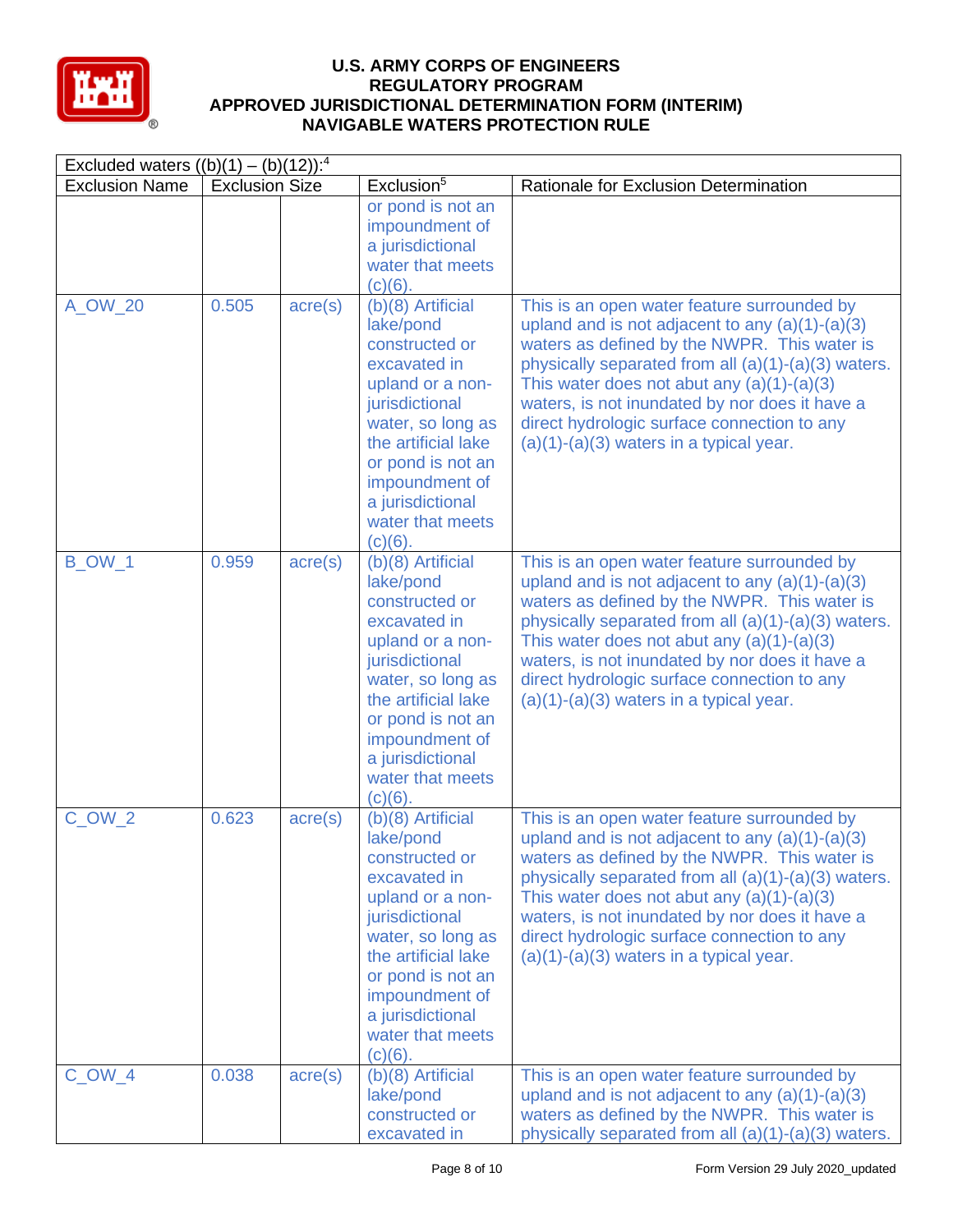

| Excluded waters $((b)(1) - (b)(12))$ : <sup>4</sup> |                       |  |                                                                                                                                                                             |                                                                                                                                                                                            |
|-----------------------------------------------------|-----------------------|--|-----------------------------------------------------------------------------------------------------------------------------------------------------------------------------|--------------------------------------------------------------------------------------------------------------------------------------------------------------------------------------------|
| <b>Exclusion Name</b>                               | <b>Exclusion Size</b> |  | Exclusion <sup>5</sup>                                                                                                                                                      | Rationale for Exclusion Determination                                                                                                                                                      |
|                                                     |                       |  | upland or a non-<br>jurisdictional<br>water, so long as<br>the artificial lake<br>or pond is not an<br>impoundment of<br>a jurisdictional<br>water that meets<br>$(c)(6)$ . | This water does not abut any $(a)(1)-(a)(3)$<br>waters, is not inundated by nor does it have a<br>direct hydrologic surface connection to any<br>$(a)(1)-(a)(3)$ waters in a typical year. |

### **III. SUPPORTING INFORMATION**

- **A. Select/enter all resources** that were used to aid in this determination and attach data/maps to this document and/or references/citations in the administrative record, as appropriate.
	- $\boxtimes$  Information submitted by, or on behalf of, the applicant/consultant: Approved Jurisdictional

Determination Request, March 15, 2021

 Rationale: N/A This information is sufficient for purposes of this AJD.

- $\Box$  Data sheets prepared by the Corps: Title(s) and/or date(s).
- ☒ Photographs: Other: Photolot JD request March 2021
- ☒ Corps site visit(s) conducted on: 12May2021
- ☐ Previous Jurisdictional Determinations (AJDs or PJDs): ORM Number(s) and date(s).
- ☒ Antecedent Precipitation Tool: *provide detailed discussion in Section III.B*.
- ☒ USDA NRCS Soil Survey: Figure 3, September 2020
- $\Box$  USFWS NWI maps: Title(s) and/or date(s).
- ☒ USGS topographic maps: Figure 2, September 2020

| Data Source (select)              | Name and/or date and other relevant information |
|-----------------------------------|-------------------------------------------------|
| <b>USGS Sources</b>               | $N/A$ .                                         |
| <b>USDA Sources</b>               | $N/A$ .                                         |
| <b>NOAA Sources</b>               | N/A                                             |
| <b>USACE Sources</b>              | $N/A$ .                                         |
| <b>State/Local/Tribal Sources</b> | $N/A$ .                                         |
| <b>Other Sources</b>              | N/A                                             |

### **Other data sources used to aid in this determination:**

- than normal conditions at the time of the Corps site visit. **B. Typical year assessment(s):** According to the Antecedent Precipitation Tool the site was under wetter
- has been determined that there are no  $(a)(1)$ -(3) waters entering or exiting the above referenced wetlands. wetlands, it is very unlikely that floodwater would reach an elevation necessary for water to flow from any **C. Additional comments to support AJD:** Based on a review of the information provided by the applicant, the Corps site visit, a review of aerial photos of the subject wetlands and all other available information, it Additionally, the wetlands are not located in the flood plain of any waterway and are situated in depressional areas that are completely surrounded by uplands. Based on the landscape position of the